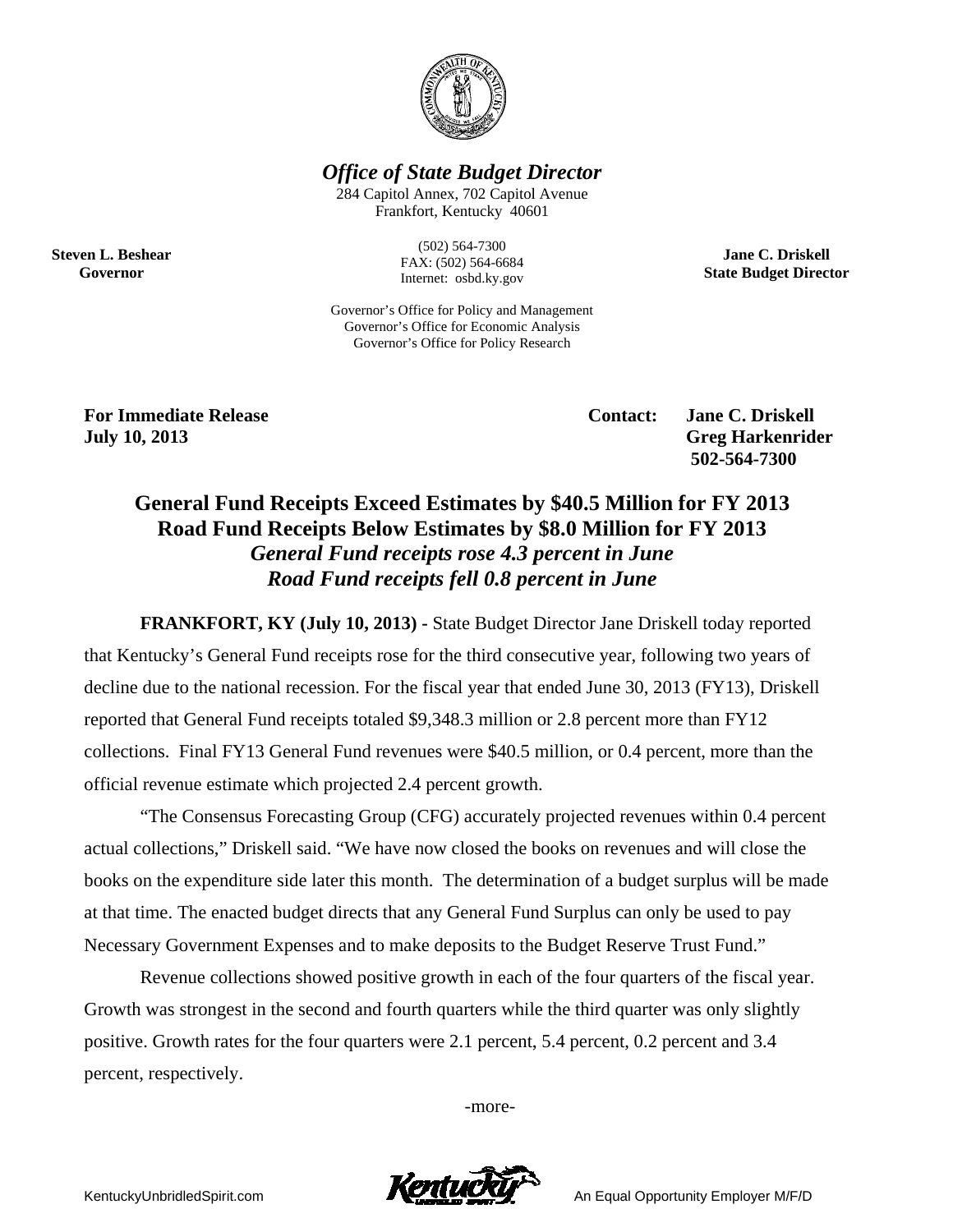### A summary of General Fund collections for FY13 and FY12 is shown in Table 1.

|                    | <b>Summary of General Fund Receipts</b><br>FY13 and FY12 |                              |                             |                                          |  |
|--------------------|----------------------------------------------------------|------------------------------|-----------------------------|------------------------------------------|--|
|                    | <b>Actual</b><br><b>FY13</b>                             | <b>Actual</b><br><b>FY12</b> | <b>Difference</b><br>(\$mi) | <b>Difference</b><br>$\frac{(\%)}{(\%)}$ |  |
| Sales and Use      | 3,021.8                                                  | 3,052.2                      | $-30.4$                     | $-1.0$                                   |  |
| Individual Income  | 3,723.0                                                  | 3,512.1                      | 210.9                       | 6.0                                      |  |
| Corporation Income | 400.8                                                    | 374.4                        | 26.4                        | 7.0                                      |  |
| <b>LLET</b>        | 246.1                                                    | 200.7                        | 45.4                        | 22.6                                     |  |
| Coal Severance     | 230.5                                                    | 298.3                        | $-67.8$                     | $-22.7$                                  |  |
| Cigarette Taxes    | 238.7                                                    | 254.8                        | $-16.1$                     | $-6.3$                                   |  |
| Property           | 558.4                                                    | 529.6                        | 28.8                        | 5.4                                      |  |
| Lottery            | 215.3                                                    | 210.8                        | 4.5                         | 2.1                                      |  |
| Other              | 713.7                                                    | 658.1                        | 55.6                        | 8.5                                      |  |
| <b>TOTAL</b>       | 9,348.3                                                  | 9,091.0                      | 257.3                       | 2.8                                      |  |

# **Table 1 Summary of General Fund Receipts**

### **Individual Income Tax:**

The chart above reflects a disaggregated view of the major taxes. For example, individual income tax (IIT) receipts increased \$210.9 million, or 6.0 percent, compared to FY12. By comparison, aggregate growth for all General Fund revenue was \$257.3 million. Therefore, the individual income tax receipts accounted for 82.1 percent of the total nominal growth in General Fund revenue.

#### **Sales and Use Taxes:**

Sales and use tax receipts declined 1 percent, or \$30.4 million, as consumer spending on taxable goods slowed. The sales tax is the second largest source of General Fund tax receipts, accounting for 32.4 percent of total collections. It is noteworthy that the sales tax revenue has fallen only three times since 1980 (FY09, FY10, and FY13). This pattern of recent declines warrants further examination. A contributing factor is that Kentucky's sales tax base is very narrow.

### **Tobacco and Alcohol Taxes:**

Cigarette tax receipts decreased \$16.1 million, or 6.3 percent, in FY13 due to reduced sales and the transition by some smokers to other substitute products. Taxes on beer, wine, and distilled spirits partially offset the decline in tobacco taxes. As a group, alcohol taxes increased \$3.5 million in FY13 with only beer wholesale receipts declining.

-more-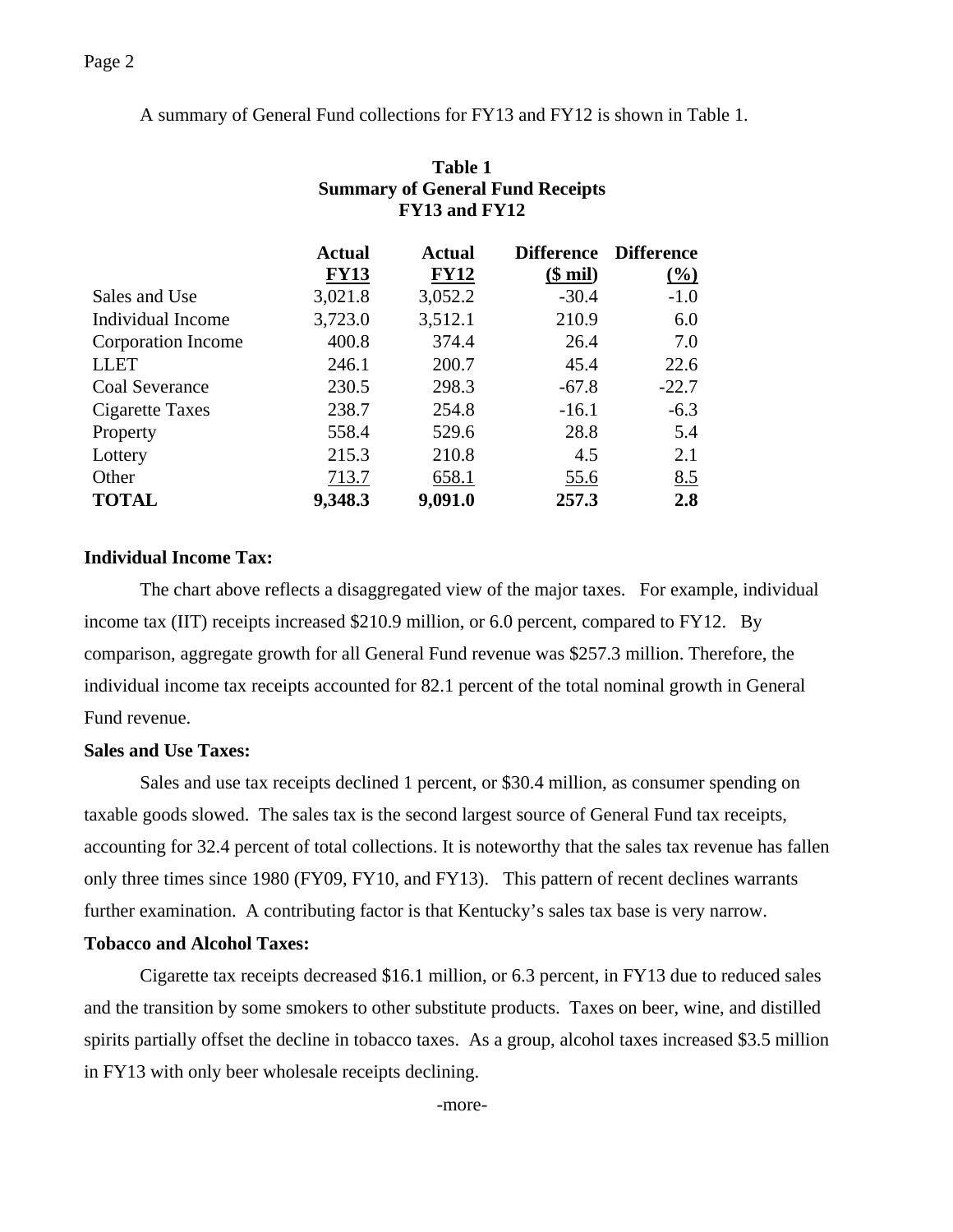#### Page 3

#### **Business Taxes:**

Corporation income tax collections rose \$26.4 million, or 7.0 percent, in FY13. The limited liability entity tax increased 22.6 percent from last year, or \$45.4 million. These increases reflect the increased profitability of businesses operating in the Commonwealth. Enhanced compliance and tax amnesty efforts by the Kentucky Department of Revenue contributed to collections.

#### **Coal Severance Taxes:**

Coal severance taxes fell 22.7 percent, or \$67.8 million, in FY13. Total collections for the fiscal year were \$230.5 million compared to \$298.3 million in FY12. Weak coal prices, as well as a reduction in severed tons and demand are the primary reasons for the decline.

#### **Property Taxes:**

Property tax receipts increased 5.4 percent or \$28.8 million from FY12. Tax on real property grew 2.7 percent as the state slowly claws back from the national housing recession. All of the major accounts increased for the year.

#### **Lottery and Other Revenues:**

Receipts from the Kentucky Lottery Corporation rose 2.1 percent, or \$4.5 million, to post a dividend to the Commonwealth of \$215.3 million. The "other" category, which includes multiple other taxes and fees such as investment income, bank franchise taxes, and insurance premium taxes increased 8.5 percent or \$55.6 million.

Table 2 compares General Fund collections to the official revenue forecast. Actual receipts were \$40.5 million or 0.4 percent more than the official estimate.

-more-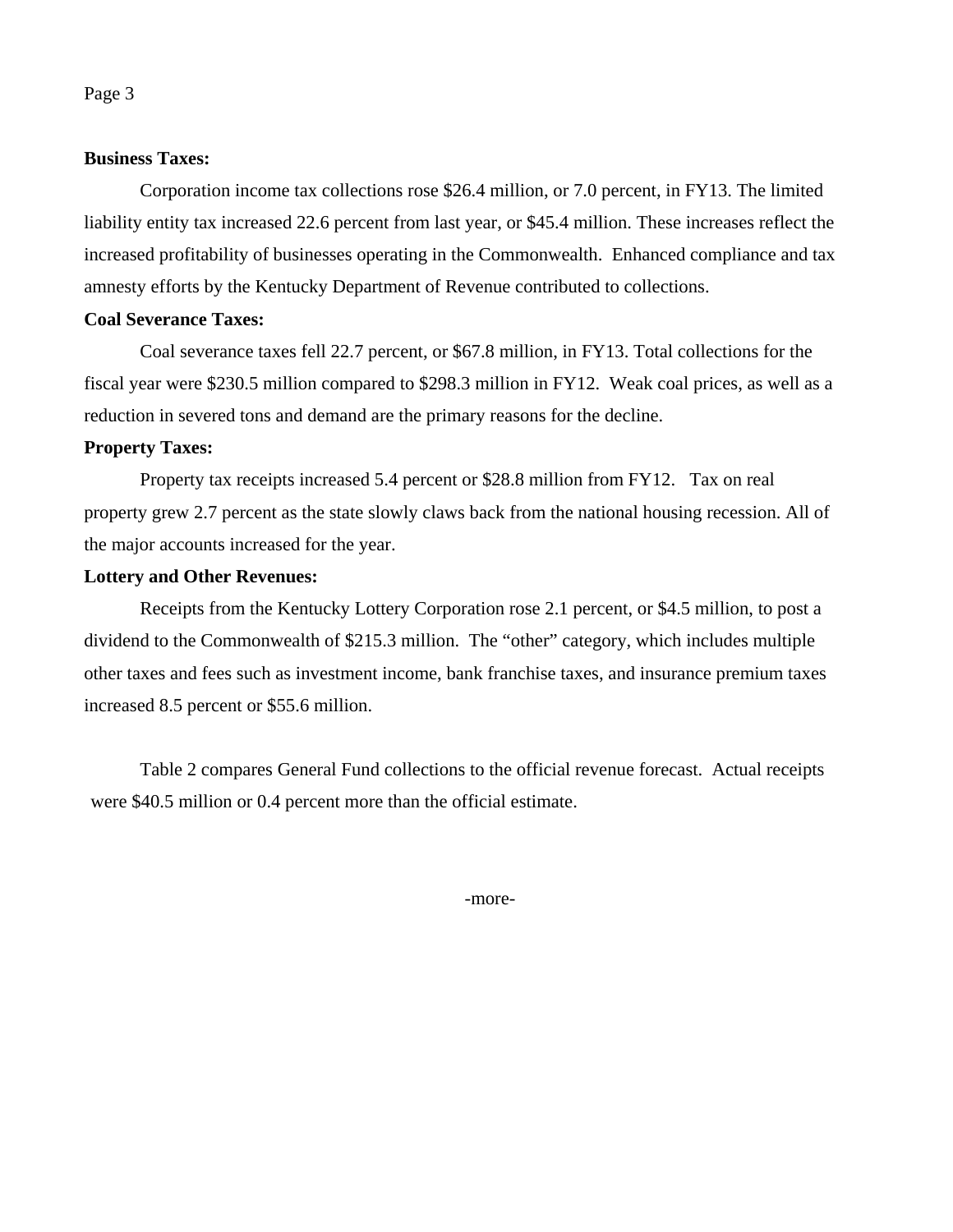|                    | <b>FY 13</b>  | <b>FY 13</b> | <b>Difference</b> | <b>Difference</b> |
|--------------------|---------------|--------------|-------------------|-------------------|
|                    | <b>Actual</b> | Estimate     | $$$ mil           | $\frac{0}{0}$     |
| Sales and Use      | 3,021.8       | 3,089.2      | $-67.4$           | $-2.2$            |
| Individual Income  | 3,723.0       | 3,587.7      | 135.3             | 3.8               |
| Corporation Income | 400.8         | 370.3        | 30.5              | 8.2               |
| <b>LLET</b>        | 246.1         | 222.9        | 23.2              | 10.4              |
| Coal Severance     | 230.5         | 337.0        | $-106.5$          | $-31.6$           |
| Cigarette Taxes    | 238.7         | 252.3        | $-13.6$           | $-5.4$            |
| Property           | 558.4         | 538.4        | 20.0              | 3.7               |
| Lottery            | 215.3         | 214.0        | 1.3               | 0.6               |
| Other              | 713.7         | 696.0        | 17.7              | 2.5               |
| <b>TOTAL</b>       | 9,348.3       | 9,307.8      | 40.5              | 0.4               |

### **Table 2 Summary of FY13 General Fund Receipts Actual vs. Official Estimate**

While bottom line General Fund collections were very close to the forecasted level, several of the major accounts showed significant variation. Sales and use tax receipts were under the estimate by 2.2 percent. The individual income tax exceeded the forecasted level by \$135.3 million, or 3.8 percent. Corporation income tax receipts exceeded expectations by \$30.5 million, or 8.2 percent. Limited liability entity tax receipts exceeded the forecasted level by \$23.2 million. Cigarette taxes were below the estimate by 5.4 percent. The coal severance tax was 31.6 percent below the official estimate while property taxes were 3.7 percent higher than forecasted. Lottery receipts were above the official forecast by 0.6 percent while all other taxes were 2.5 percent above the official estimate.

#### **Road Fund**

Road Fund revenues for FY13 were \$1,491.6 million, an increase of 3.3 percent from the previous fiscal year. Receipts for June fell 0.8 percent. Total receipts exceeded the FY12 level by \$47.8 million as increases in motor fuels and motor vehicle usage tax receipts made up for declines in four of the five remaining accounts. Road Fund receipts have now grown for four consecutive fiscal years. However, like the General Fund, the rate of growth has declined in each of the past three years. Details of Road Fund collections for FY13 and FY12 are shown in Table 3.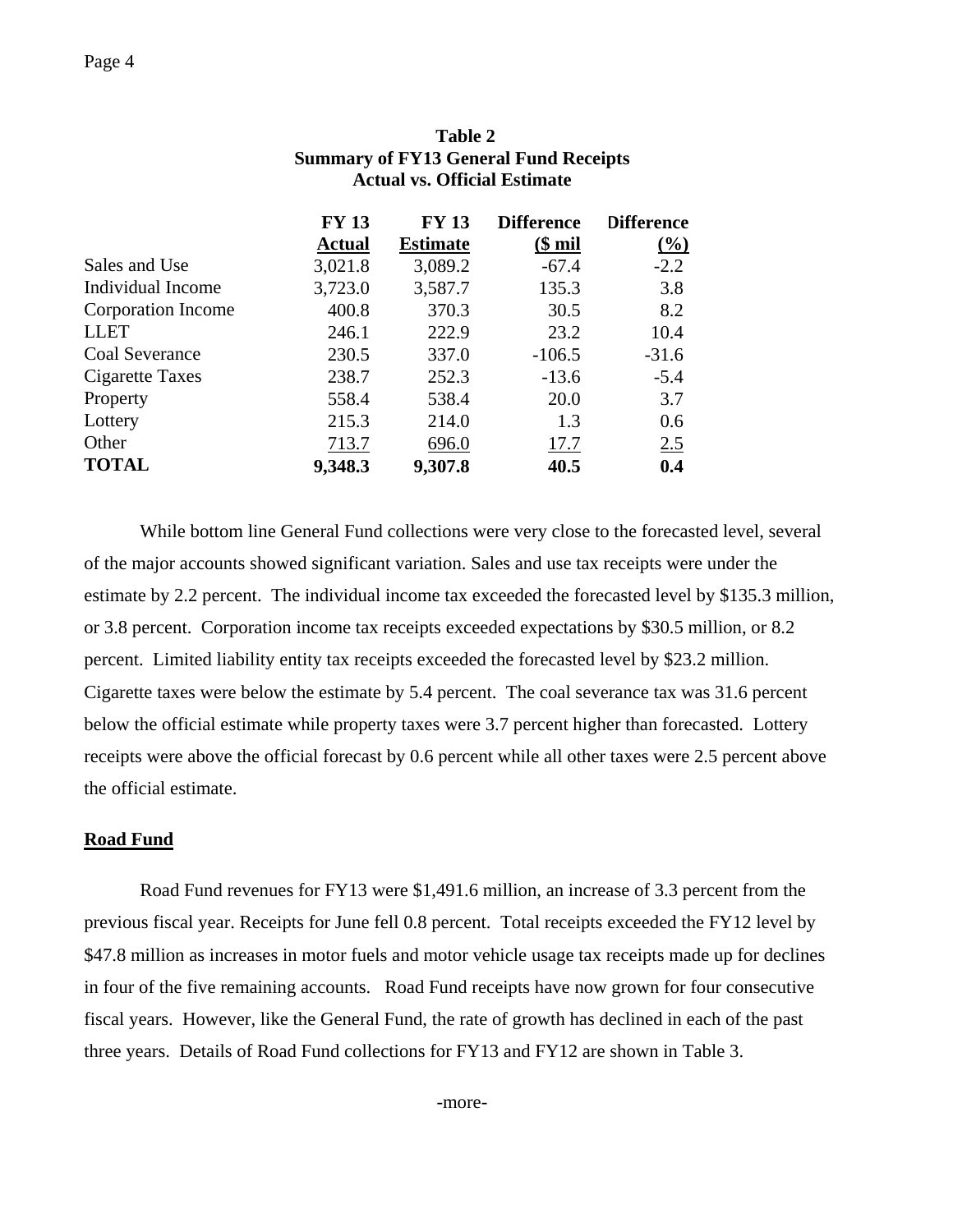|                               | <b>Summary of Road Fund Receipts</b> |               |                   |                   |
|-------------------------------|--------------------------------------|---------------|-------------------|-------------------|
|                               | <b>Actual</b>                        | <b>Actual</b> | <b>Difference</b> | <b>Difference</b> |
|                               | <b>FY13</b>                          | <b>FY12</b>   | ( <b>§</b> mil)   | $(\%)$            |
| Motor Fuels                   | 838.3                                | 790.2         | 48.1              | 6.1               |
| Motor Vehicle Usage           | 426.8                                | 416.9         | 10.0              | 2.4               |
| Motor Vehicle License         | 102.3                                | 107.8         | $-5.6$            | $-5.2$            |
| <b>Motor Vehicle Operator</b> | 16.0                                 | 15.7          | 0.3               | 2.0               |
| <b>Weight Distance</b>        | 74.9                                 | 75.1          | $-0.2$            | $-0.2$            |
| <b>Investment Income</b>      | $-0.4$                               | 3.1           | $-3.5$            | $-112.9$          |
| Other                         | 33.7                                 | 35.0          | $-1.3$            | $-3.7$            |
| <b>TOTAL</b>                  | 1,491.6                              | 1,443.8       | 47.8              | 3.3               |

# **Table 3**

 Motor fuels tax receipts rose by \$48.1 million or 6.1 percent in FY13 and continues to be the engine of growth for Road Fund revenues. The increase resulted from the automatic statutory increase in the variable tax rate due to increased wholesale prices and helped counteract a decline in taxable gallons of fuel sold. Motor vehicle usage taxes rose \$10.0 million, or 2.4 percent, as motor vehicle sales remained relatively strong. Motor vehicle license receipts decreased \$5.6 million while motor vehicle operators' receipts grew by approximately \$300,000. Investment income fell \$3.5 million and "other" income declined \$1.3 million.

Road Fund collections for FY13 fell short of the official estimate by \$8.0 million, or 0.5 percent, as shown in Table 4.

|                                | <b>Summary of FY13 Road Fund Receipts</b><br><b>Actual vs. Official Estimate</b> |                                 |                                      |                                    |
|--------------------------------|----------------------------------------------------------------------------------|---------------------------------|--------------------------------------|------------------------------------|
|                                | <b>FY 13</b><br><b>Actual</b>                                                    | <b>FY 13</b><br><b>Estimate</b> | <b>Difference</b><br><u>(\$ mil)</u> | <b>Difference</b><br>$\frac{9}{6}$ |
| <b>Motor Fuels</b>             | 838.3                                                                            | 850.4                           | $-12.1$                              | $-1.4$                             |
| Motor Vehicle Usage            | 426.8                                                                            | 410.8                           | 16.0                                 | 3.9                                |
| <b>Motor Vehicle License</b>   | 102.3                                                                            | 99.3                            | 3.0                                  | 3.0                                |
| <b>Motor Vehicle Operators</b> | 16.0                                                                             | 15.9                            | 0.1                                  | 0.6                                |
| <b>Weight Distance</b>         | 74.9                                                                             | 86.0                            | $-11.1$                              | $-12.9$                            |
| <b>Investment Income</b>       | $-0.4$                                                                           | 2.3                             | $-2.7$                               |                                    |
| Other                          | 33.7                                                                             | 34.9                            | $-1.2$                               | <u>-3.4</u>                        |
| <b>TOTAL</b>                   | 1,491.6                                                                          | 1,499.6                         | $-8.0$                               | $-0.5$                             |

# **Table 4**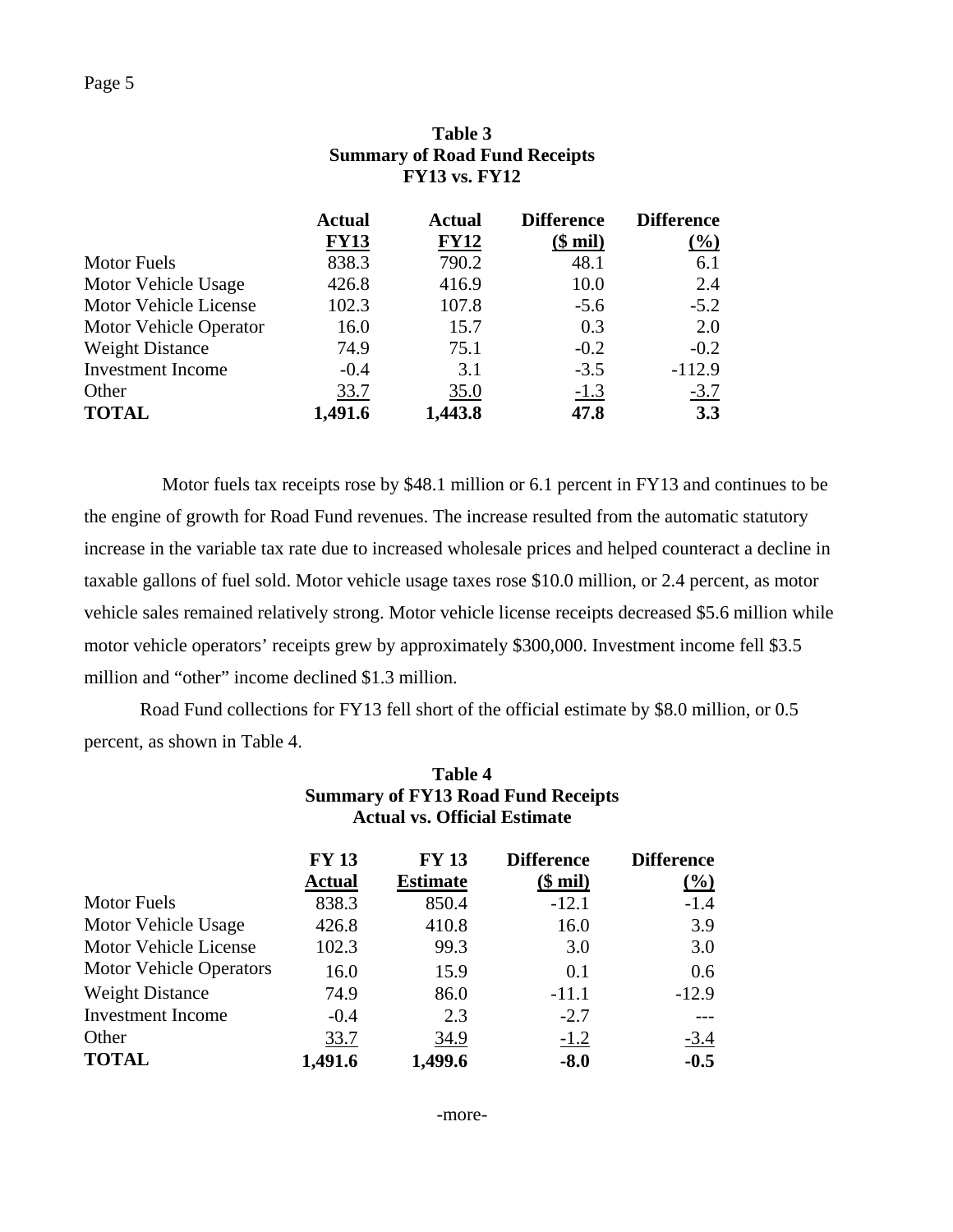Page 6

Among the two largest accounts, motor fuels and motor vehicle usage taxes, revenue collections exceeded the estimates by \$3.9 million. All other accounts, taken together, were \$12.0 million below forecasted levels. As with the General Fund, the Road Fund ending balance for FY13 will be determined later in July.

-30-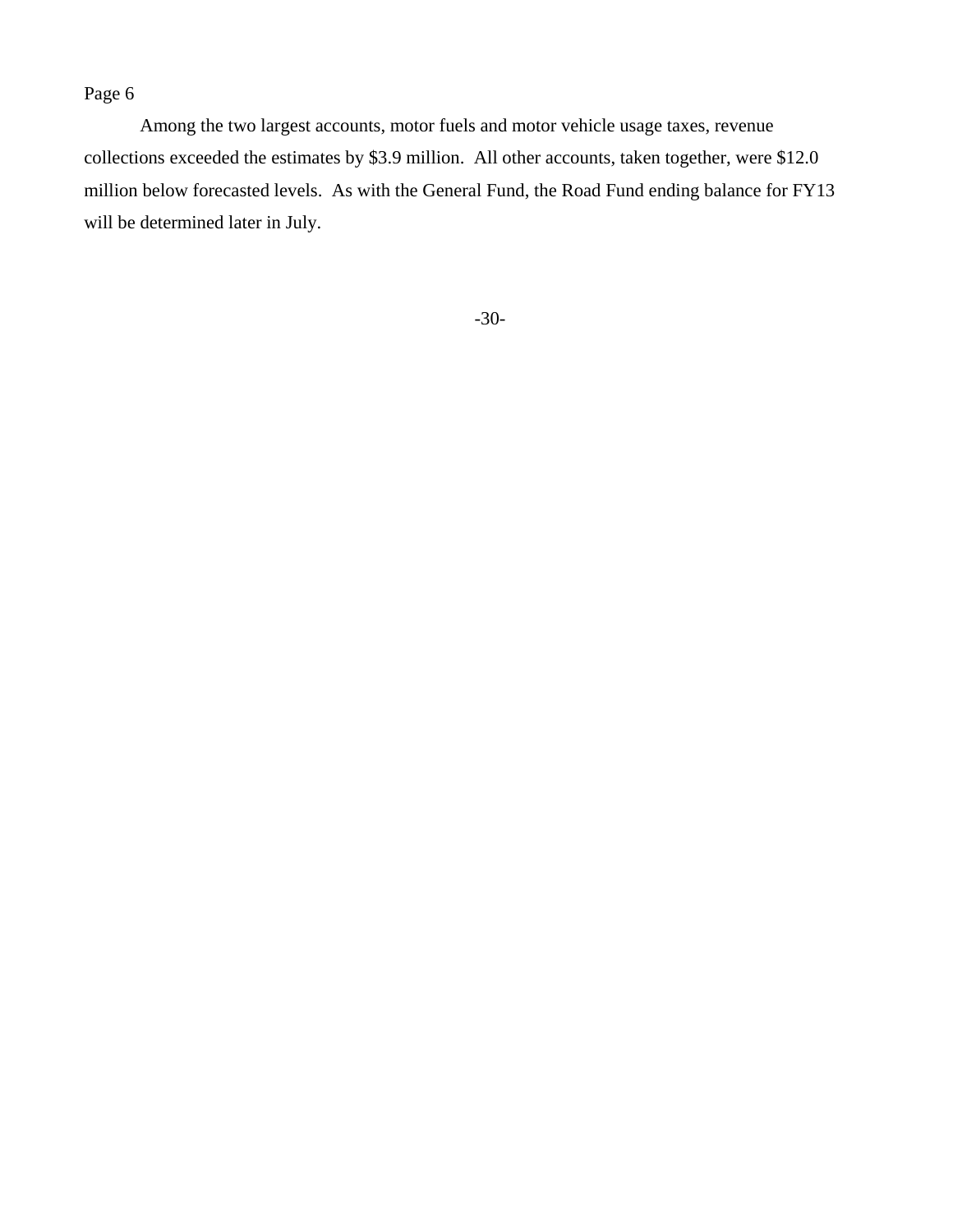#### **KENTUCKY STATE GOVERNMENT REVENUE 1. GENERAL FUND REVENUE**

|                                      |               | <b>JUNE</b>    |                          |                 | <b>JULY THROUGH JUNE</b> |           |
|--------------------------------------|---------------|----------------|--------------------------|-----------------|--------------------------|-----------|
|                                      | 2013          | 2012           | % Change                 | FY 2013         | FY 2012                  | % Change  |
|                                      |               |                |                          |                 |                          |           |
| <b>TOTAL GENERAL FUND</b>            | \$957,677,733 | \$918,462,247  | 4.3%                     | \$9,348,326,000 | \$9,090,954,645          | 2.8%      |
| <b>Tax Receipts</b>                  | \$904,855,008 | \$871,398,917  | 3.8%                     | \$8,992,372,146 | \$8,786,626,012          | 2.3%      |
| Sales and Gross Receipts             | \$311,463,023 | \$322,004,130  | $-3.3%$                  | \$3,616,732,159 | \$3,648,803,253          | $-0.9%$   |
| <b>Beer Consumption</b>              | 549,225       | 606,032        | $-9.4%$                  | 6,190,085       | 6,125,423                | 1.1%      |
| Beer Wholesale                       | 5,254,615     | 5,584,917      | $-5.9%$                  | 53,750,045      | 54,139,730               | $-0.7%$   |
| Cigarette                            | 20,771,061    | 24,903,306     | $-16.6%$                 | 238,669,895     | 254,798,018              | $-6.3%$   |
| <b>Distilled Spirits Case Sales</b>  | 10,706        | 10,646         | 0.6%                     | 122,873         | 116,903                  | 5.1%      |
| <b>Distilled Spirits Consumption</b> | 1,030,684     | 1,050,819      | $-1.9%$                  | 11,962,448      | 11,355,027               | 5.3%      |
| <b>Distilled Spirits Wholesale</b>   | 2,729,003     | 2.718.728      | 0.4%                     | 31,911,903      | 29.695.678               | 7.5%      |
| Insurance Premium                    | 8,922,972     | 11,289,692     | $-21.0%$                 | 139,471,024     | 133,069,934              | 4.8%      |
| Pari-Mutuel                          | 423.058       | 1,374,617      | $-69.2%$                 | 4,842,847       | 3,600,911                | 34.5%     |
| Race Track Admission                 | 4,709         | 5,875          | $-19.9%$                 | 184.269         | 164,223                  | 12.2%     |
| Sales and Use                        | 260,639,943   | 264,991,704    | $-1.6%$                  | 3,021,794,387   | 3,052,236,048            | $-1.0%$   |
| Wine Consumption                     | 238,664       | 236,773        | 0.8%                     | 2,856,119       | 2,716,967                | 5.1%      |
| Wine Wholesale                       | 1,257,161     | 1,267,026      | $-0.8%$                  | 14,959,504      | 14,102,961               | 6.1%      |
| <b>Telecommunications Tax</b>        | 7,701,003     | 5,990,301      | 28.6%                    | 68,327,915      | 64,919,274               | 5.3%      |
| <b>Other Tobacco Products</b>        | 1,929,195     | 1,971,070      | $-2.1%$                  | 21,669,418      | 21,730,607               | $-0.3%$   |
| Floor Stock Tax                      | 1,025         | 2,625          | $-60.9%$                 | 19,426          | 31,548                   | -38.4%    |
|                                      |               |                |                          |                 |                          |           |
| License and Privilege                | 54,917,593    | 57,227,305     | $-4.0%$                  | \$615,821,292   | \$647,694,277            | -4.9%     |
| Alc. Bev. License Suspension         | 17,133        | 18,040         | $-5.0%$                  | 402,958         | 281,375                  | 43.2%     |
| Coal Severance                       | 17,422,719    | 20,764,115     | $-16.1%$                 | 230,540,150     | 298,263,637              | $-22.7%$  |
| <b>Corporation License</b>           | (889)         | 6,028          | ---                      | (294, 874)      | 5,330,573                |           |
| Corporation Organization             | 3,843         | 1,857          | 106.9%                   | 97,963          | 94,666                   | 3.5%      |
| <b>Occupational Licenses</b>         | 51,337        | 18,194         | 182.2%                   | 137,311         | 156,845                  | $-12.5%$  |
| Oil Production                       | 1,057,350     | 945,993        | 11.8%                    | 10,974,127      | 11,955,961               | $-8.2%$   |
| Race Track License                   | 5,425         | 66,068         | $-91.8%$                 | 264,011         | 272,443                  | $-3.1%$   |
| <b>Bank Franchise Tax</b>            | (108, 055)    | 1,086,936      | ---                      | 98,971,258      | 94,158,966               | 5.1%      |
| <b>Driver License Fees</b>           | 53,983        | 51.942         | 3.9%                     | 633,198         | 608.829                  | 4.0%      |
| <b>Minerals Severance</b>            | 1,368,930     | 993,509        | 37.8%                    | 13,306,647      | 13,292,368               | 0.1%      |
| <b>Natural Gas Severance</b>         | 1,623,970     | 1,274,382      | 27.4%                    | 14,665,363      | 22,538,258               | $-34.9%$  |
| <b>Limited Liability Entity</b>      | 33,421,848    | 32,000,242     | 4.4%                     | 246,123,181     | 200,740,356              | 22.6%     |
|                                      |               |                |                          |                 |                          |           |
| Income                               | 528,005,079   | 483,522,948    | 9.2%                     | \$4,123,715,965 | \$3,886,498,908          | 6.1%      |
| Corporation                          | 150,166,322   | 129,400,469    | 16.0%                    | 400,752,175     | 374,423,779              | 7.0%      |
| Individual                           | 377,838,757   | 354, 122, 479  | 6.7%                     | 3,722,963,791   | 3,512,075,128            | 6.0%      |
|                                      |               |                |                          |                 |                          |           |
| Property                             | \$3,466,470   | \$4,179,894    | $-17.1%$                 | \$558,378,328   | \$529,566,811            | 5.4%      |
| Building & Loan Association          | 1,002,068     | 1,045,919      | $-4.2%$                  | 2,332,923       | 2,462,810                | $-5.3\%$  |
| General - Real                       | 94,208        | 269,543        | $-65.0%$                 | 257,970,441     | 251,285,063              | 2.7%      |
| General - Tangible                   | 6,942,873     | 7,695,485      | $-9.8%$                  | 216,942,082     | 207,739,436              | 4.4%      |
| Omitted & Delinquent                 | (5,373,922)   | (4,205,389)    | $\overline{\phantom{a}}$ | 26,972,243      | 16,687,591               | 61.6%     |
| <b>Public Service</b>                | 801,244       | (625, 663)     | ---                      | 52,795,179      | 50,063,069               | 5.5%      |
| Other                                | 0             | 0              | $---$                    | 1,365,461       | 1,328,843                | 2.8%      |
|                                      |               |                |                          |                 |                          |           |
| Inheritance                          | \$4,201,611   | \$2,862,658    | 46.8%                    | 41,326,220      | 41,312,904               | 0.0%      |
|                                      |               |                |                          |                 |                          |           |
| Miscellaneous                        | \$2,801,232   | \$1,601,981    | 74.9%                    | \$36,398,182    | \$32,749,859             | 11.1%     |
| <b>Legal Process</b>                 | 1,656,092     | 1,601,981      | 3.4%                     | 19,748,614      | 19,977,267               | $-1.1\%$  |
| T. V. A. In Lieu Payments            | 1,140,847     | 0              | ---                      | 16,600,467      | 12,707,124               | 30.6%     |
| Other                                | 4,292         | $\mathbf 0$    | ---                      | 49,101          | 65,468                   | $-25.0\%$ |
|                                      |               |                |                          |                 |                          |           |
| <b>Nontax Receipts</b>               | \$52,589,819  | \$49,048,337   | 7.2%                     | \$353,103,427   | \$301,849,149            | 17.0%     |
| <b>Departmental Fees</b>             | 4,726,077     | 1,955,125      | 141.7%                   | 28,494,072      | 26,203,503               | 8.7%      |
| PSC Assessment Fee                   | 113,514       | 1,951,415      | $-94.2%$                 | 13,205,508      | 7,389,549                | 78.7%     |
| <b>Fines &amp; Forfeitures</b>       | 1,948,159     | 2,873,355      | $-32.2%$                 | 28,264,706      | 26,274,627               | 7.6%      |
| Income on Investments                | 80,978        | 399,586        | $-79.7%$                 | 711,516         | (14, 535, 985)           | $--$      |
| Lottery                              | 21,000,000    | 18,829,000     | 11.5%                    | 215,266,568     | 210,800,122              | 2.1%      |
| Sale of NO <sub>x</sub> Credits      | 9,600         | 0              | ---                      | 50,892          | 22,025                   | 131.1%    |
| <b>Miscellaneous</b>                 | 24,711,491    | 23,039,857     | 7.3%                     | 67,110,164      | 45,695,310               | 46.9%     |
|                                      |               |                | $\cdots$                 |                 |                          | 15.0%     |
| <b>Redeposit of State Funds</b>      | \$232,905     | ( \$1,985,006) |                          | 2,850,428       | 2,479,483                |           |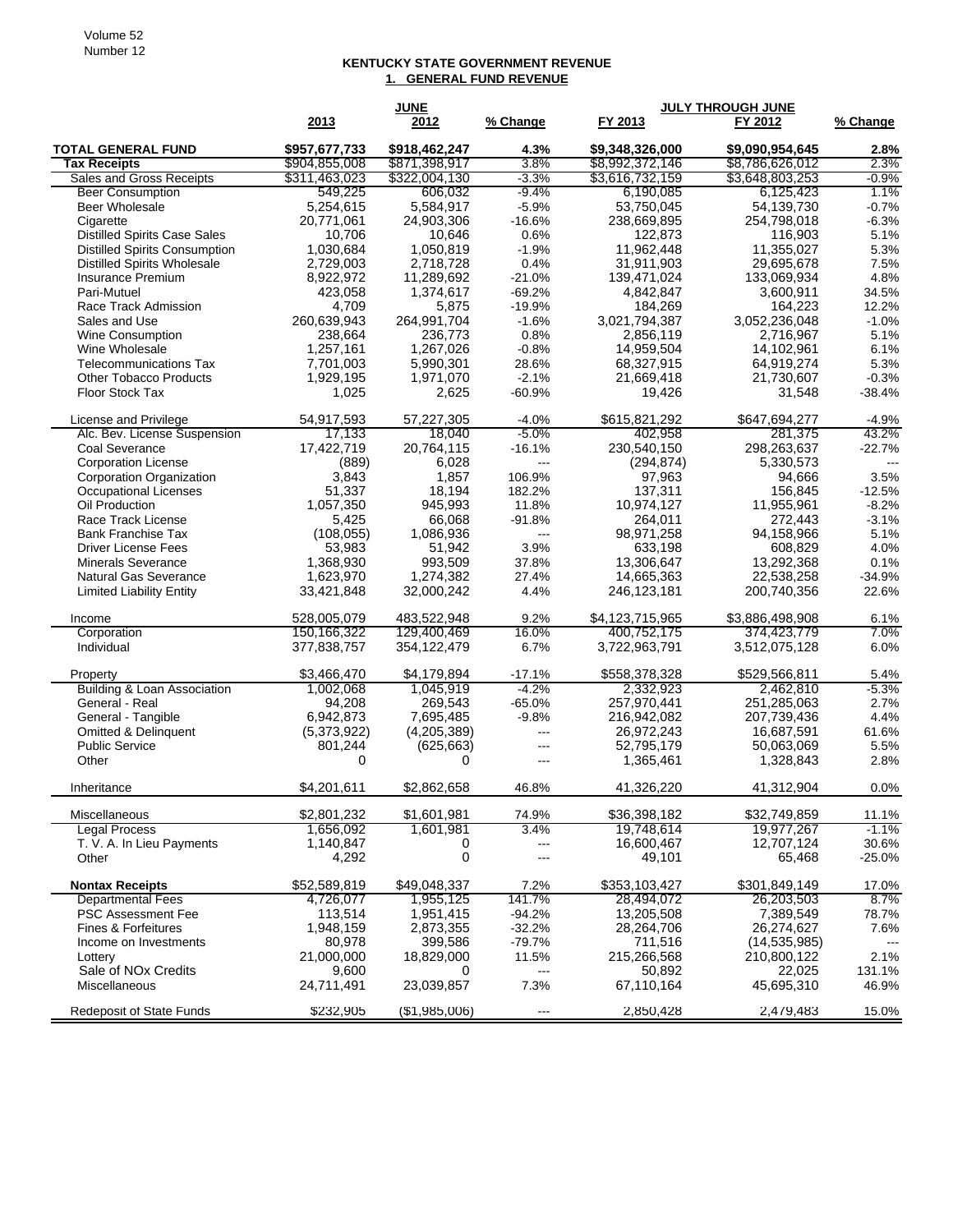Volume 52 Number 12

#### **2. ROAD FUND REVENUE**

|                                 |               | <b>JUNE</b>   | <b>JULY THROUGH JUNE</b> |                 |                 |           |  |
|---------------------------------|---------------|---------------|--------------------------|-----------------|-----------------|-----------|--|
|                                 | 2013          | 2012          | % Change                 | FY 2013         | FY 2012         | % Change  |  |
| <b>TOTAL STATE ROAD FUND</b>    | \$132,584,754 | \$133,703,282 | $-0.8%$                  | \$1,491,623,668 | \$1,443,773,845 | $3.3\%$   |  |
| Tax Receipts-                   | \$133,218,380 | \$127,169,387 | 4.8%                     | 1,471,593,789   | \$1,416,497,670 | 3.9%      |  |
| Sales and Gross Receipts        | \$119,646,183 | \$115,176,888 | 3.9%                     | \$1,265,175,199 | \$1,207,082,330 | 4.8%      |  |
| <b>Motor Fuels Taxes</b>        | 75,704,989    | 72,191,438    | 4.9%                     | 838,344,373     | 790,229,379     | 6.1%      |  |
| Motor Vehicle Usage             | 43,941,195    | 42,985,449    | 2.2%                     | 426,830,826     | 416,852,951     | 2.4%      |  |
| License and Privilege           | \$13,572,197  | \$11,992,500  | 13.2%                    | \$206,418,590   | \$209,415,340   | $-1.4%$   |  |
| <b>Motor Vehicles</b>           | 9,485,053     | 9,152,563     | 3.6%                     | 102,256,080     | 107,836,554     | $-5.2\%$  |  |
| <b>Motor Vehicle Operators</b>  | 1,392,584     | 1,379,446     | 1.0%                     | 16,049,755      | 15,737,651      | 2.0%      |  |
| <b>Weight Distance</b>          | 1,035,035     | 345.743       | 199.4%                   | 74,935,016      | 75,111,565      | $-0.2%$   |  |
| <b>Truck Decal Fees</b>         | 31,432        | 79.409        | $-60.4%$                 | 590.397         | 736,224         | $-19.8%$  |  |
| <b>Other Special Fees</b>       | 1,628,093     | 1,035,339     | 57.3%                    | 12.587.343      | 9,993,345       | 26.0%     |  |
| <b>Nontax Receipts</b>          | (\$524,139)   | \$6,432,873   | ---                      | \$18,023,074    | \$26,739,794    | $-32.6%$  |  |
| <b>Departmental Fees</b>        | 1,859,692     | 5,952,170     | $-68.8%$                 | 17,094,723      | 21,879,481      | $-21.9%$  |  |
| In Lieu of Traffic Fines        | 53,707        | 79,588        | $-32.5%$                 | 702,451         | 769,405         | $-8.7%$   |  |
| Income on Investments           | (2,598,449)   | 300,989       | ---                      | (398, 745)      | 3,081,180       | $-112.9%$ |  |
| Miscellaneous                   | 160.912       | 100,125       | 60.7%                    | 624,646         | 1,009,727       | $-38.1%$  |  |
| <b>Redeposit of State Funds</b> | (\$109,488)   | \$101,022     |                          | 2,006,806       | 536,381         | 274.1%    |  |

An electronic version of this report is available for viewing and downloading in PDF format at the Office of the State Budget Director's web site. To access this report, set your browser to http://www.osbd.ky.gov.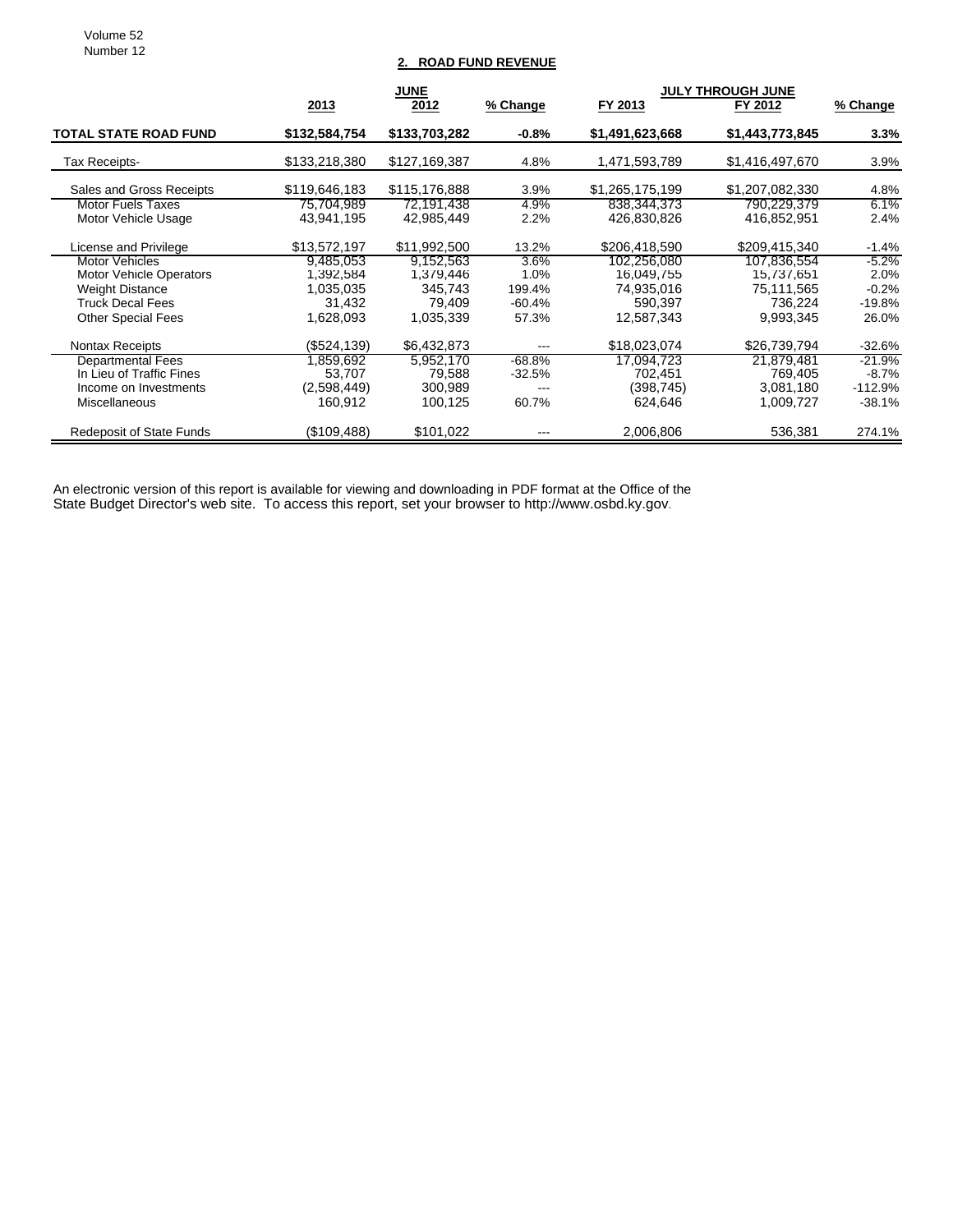#### **KENTUCKY STATE GOVERNMENT REVENUE 1. GENERAL FUND REVENUE**

|                                        | <b>Fourth Quarter</b><br>FY 2013 | <b>Fourth Quarter</b><br>FY 2012 | % Change                 | Year-To-Date<br>FY 2013 | Year-To-Date<br>FY 2012 | % Change |
|----------------------------------------|----------------------------------|----------------------------------|--------------------------|-------------------------|-------------------------|----------|
| <b>TOTAL GENERAL FUND</b>              | 2,572,960,095                    | 2,489,481,446                    | 3.4%                     | \$9,348,326,000         | \$9,090,954,645         | 2.8%     |
| <b>Tax Receipts</b>                    | 2,461,640,953                    | 2,408,630,620                    | 2.2%                     | \$8,992,372,146         | \$8,786,626,012         | 2.3%     |
| Sales and Gross Receipts               | 936,912,494                      | 951,335,137                      | $-1.5%$                  | \$3,616,732,159         | \$3,648,803,253         | $-0.9%$  |
| <b>Beer Consumption</b>                | 1,655,403                        | 1,698,360                        | $-2.5%$                  | 6.190.085               | 6.125.423               | 1.1%     |
| <b>Beer Wholesale</b>                  | 14,830,404                       | 14,971,812                       | $-0.9%$                  | 53,750,045              | 54,139,730              | $-0.7%$  |
| Cigarette                              | 63,286,979                       | 69,428,937                       | $-8.8%$                  | 238,669,895             | 254,798,018             | $-6.3%$  |
| <b>Distilled Spirits Case Sales</b>    | 31,411                           | 29,682                           | 5.8%                     | 122,873                 | 116,903                 | 5.1%     |
| <b>Distilled Spirits Consumption</b>   | 3,032,354                        | 2,895,472                        | 4.7%                     | 11,962,448              | 11,355,027              | 5.3%     |
| <b>Distilled Spirits Wholesale</b>     | 8,341,106                        | 7,678,582                        | 8.6%                     | 31,911,903              | 29,695,678              | 7.5%     |
| <b>Insurance Premium</b>               | 44,394,323                       | 42,394,005                       | 4.7%                     | 139,471,024             | 133,069,934             | 4.8%     |
| Pari-Mutuel                            | 1,928,056                        | 1,871,441                        | 3.0%                     | 4,842,847               | 3,600,911               | 34.5%    |
| Race Track Admission                   | 56,443                           | 5,875                            | 860.7%                   | 184,269                 | 164,223                 | 12.2%    |
| Sales and Use                          | 773.029.004                      | 784,719,884                      | $-1.5%$                  | 3,021,794,387           | 3,052,236,048           | $-1.0%$  |
| Wine Consumption                       | 701,351                          | 653,008                          | 7.4%                     | 2,856,119               | 2,716,967               | 5.1%     |
| Wine Wholesale                         | 3,769,686                        | 3,411,230                        | 10.5%                    | 14,959,504              | 14,102,961              | 6.1%     |
| <b>Telecommunications Tax</b>          | 16,283,713                       | 16,016,836                       | 1.7%                     | 68,327,915              | 64,919,274              | 5.3%     |
| <b>OTP</b>                             | 5,567,743                        |                                  | 0.3%                     | 21,669,418              | 21,730,607              | $-0.3%$  |
|                                        |                                  | 5,550,478                        |                          |                         |                         |          |
| Floor Stock Tax                        | 4,518                            | 9,535                            | -52.6%                   | 8,198                   | 23,786                  | -65.5%   |
| License and Privilege                  | 155,709,821                      | 160,018,238                      | $-2.7%$                  | \$615,821,292           | \$647,694,277           | $-4.9%$  |
| Alc. Bev. License Suspension           | 107.542                          | 78,170                           | 37.6%                    | 402.958                 | 281,375                 | 43.2%    |
| Coal Severance                         | 55,667,587                       | 65,534,975                       | $-15.1%$                 | 230,540,150             | 298,263,637             | $-22.7%$ |
| <b>Corporation License</b>             | 228,596                          | 4,898,408                        | $-95.3%$                 | (294, 874)              | 5,330,573               |          |
| <b>Corporation Organization</b>        | 9,676                            | 59,907                           | $-83.8%$                 | 97,963                  | 94,666                  | 3.5%     |
| <b>Occupational Licenses</b>           | 77,752                           | 87,513                           | $-11.2%$                 | 137,311                 | 156,845                 | $-12.5%$ |
| Oil Production                         | 3,116,798                        | 3,015,451                        | 3.4%                     | 10,974,127              | 11,955,961              | $-8.2%$  |
| Race Track License                     | 55,925                           | 66,068                           | $-15.4%$                 | 264,011                 | 272,443                 | $-3.1%$  |
| <b>Bank Franchise Tax</b>              | 577,860                          | 1,565,633                        | $-63.1%$                 | 98,971,258              | 94,158,966              | 5.1%     |
| <b>Driver License Fees</b>             | 159,790                          | 152,981                          | 4.5%                     | 633,198                 | 608,829                 | 4.0%     |
| <b>Minerals Severance</b>              | 3,440,158                        | 2,982,765                        | 15.3%                    | 13,306,647              | 13,292,368              | 0.1%     |
| Natural Gas Severance                  | 4,309,966                        | 4,431,078                        | $-2.7%$                  | 14,665,363              | 22,538,258              | $-34.9%$ |
| <b>Limited Liability Entity</b>        | 87,958,171                       | 77,145,287                       | 14.0%                    | 246,123,181             | 200,740,356             | 22.6%    |
| Income                                 | 1,312,760,756                    | 1,241,129,822                    | 5.8%                     | \$4,123,715,965         | \$3,886,498,908         | 6.1%     |
| Corporation                            | 152,961,478                      | 154,631,744                      | $-1.1%$                  | 400,752,175             | 374,423,779             | 7.0%     |
| Individual                             | 1,159,799,278                    | 1,086,498,078                    | 6.7%                     | 3,722,963,791           | 3,512,075,128           | 6.0%     |
| Property                               | \$35,906,020                     | \$38,040,099                     | $-5.6%$                  | \$558,378,328           | \$529,566,811           | 5.4%     |
| <b>Building &amp; Loan Association</b> | 2,348,742                        | 2,508,944                        | $-6.4%$                  | 2,332,923               | 2,462,810               | $-5.3%$  |
| General - Real                         | 5,875,331                        | 6,111,493                        | $-3.9%$                  | 257,970,441             | 251,285,063             | 2.7%     |
| General - Tangible                     | 31,774,678                       | 35,601,266                       | $-10.7%$                 | 216,942,082             | 207,739,436             | 4.4%     |
| <b>Omitted &amp; Delinquent</b>        | (5,418,448)                      | 817,969                          | $\overline{\phantom{a}}$ | 26,972,243              | 16,687,591              | 61.6%    |
| <b>Public Service</b>                  | 1,320,913                        | (7,005,533)                      | ---                      | 52,795,179              | 50,063,069              | 5.5%     |
| Other                                  | 4,803                            | 5,961                            | $-19.4%$                 | 1,365,461               | 1,328,843               | 2.8%     |
| Inheritance                            | \$11,919,911                     | \$10,811,894                     | 10.2%                    | \$41,326,220            | \$41,312,904            | 0.0%     |
| Miscellaneous                          | \$8,431,951                      | \$7,295,430                      | 15.6%                    | \$36,398,182            | \$32,749,859            | 11.1%    |
| <b>Legal Process</b>                   | 4,987,880                        | 5,022,964                        | $-0.7%$                  | 19,748,614              | 19,977,267              | $-1.1%$  |
| T. V. A. In Lieu Payments              | 3,422,542                        | 2,269,975                        | 50.8%                    | 16,600,467              | 12,707,124              | 30.6%    |
| Other                                  | 21,529                           | 2,491                            | 764.3%                   | 49,101                  | 65,468                  | -25.0%   |
| <b>Nontax Receipts</b>                 | \$111,285,818                    | \$80,578,631                     | 38.1%                    | \$353.103.427           | \$301,849,149           | 17.0%    |
| <b>Departmental Fees</b>               | 10,508,238                       | 7,228,142                        | 45.4%                    | 28,494,072              | 26,203,503              | 8.7%     |
| <b>PSC Assessment Fee</b>              | 114,224                          | 1,951,575                        | -94.1%                   | 13,205,508              | 7,389,549               | 78.7%    |
| <b>Fines &amp; Forfeitures</b>         | 6,497,196                        | 7,165,464                        | $-9.3%$                  | 28,264,706              | 26,274,627              | 7.6%     |
| Income on Investments                  | (367, 523)                       | (15,097,696)                     | ---                      | 711,516                 | (14, 535, 985)          |          |
| Lottery                                | 60,000,000                       | 54,829,000                       | 9.4%                     | 215,266,568             | 210,800,122             | 2.1%     |
| Sale of NO <sub>x</sub> Credits        | 23,288                           | 2,025                            | 1050.0%                  | 50,892                  | 22,025                  | 131.1%   |
| Miscellaneous                          | 34,510,395                       | 24,500,121                       | 40.9%                    | 67,110,164              | 45,695,310              | 46.9%    |
| <b>Redeposit of State Funds</b>        | \$33,324                         | \$272,196                        | $-87.8%$                 | \$2,850,428             | \$2,479,483             | 15.0%    |